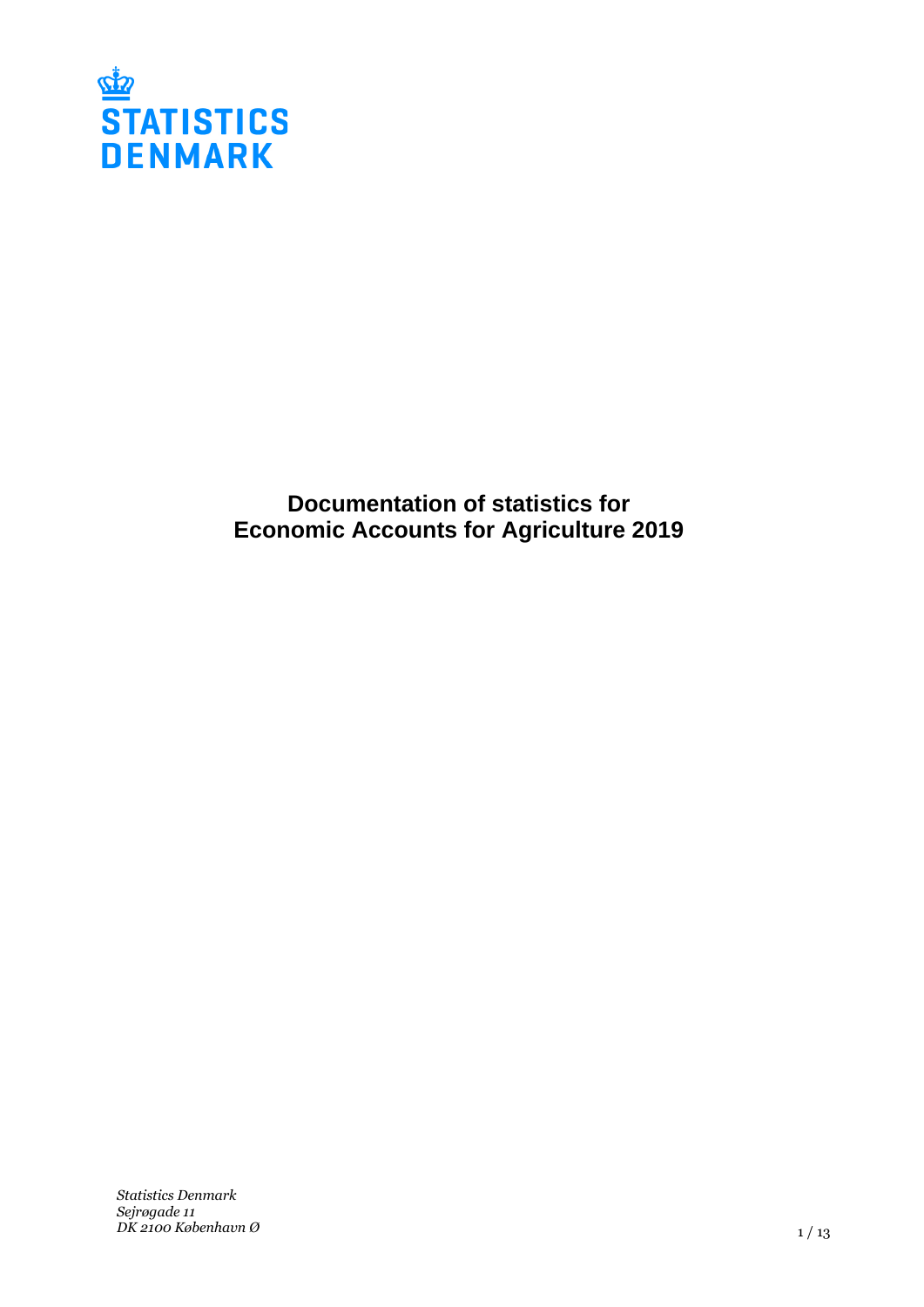

# **1 Introduction**

The Economic Accounts for Agriculture (EAA) illustrates the development in the economy in the agricultural sector and serves as input to the National Accounts. Economic Accounts for Agriculture exist back to 1935, but the statistics are in their present form comparable from 1990 onwards.

# **2 Statistical presentation**

The Economic Accounts for Agriculture (EAA) is an annual statement of the agricultural business results, including crop and animal sales products, intermediate consumption, grants and taxes. The Economic Accounts for Agriculture shows the results before depreciation, interest and remuneration of labor. The statistics are calculated in million Danish kroner and as price and volume indices. It is broken down by type and geographical by region.

The COVID-19 crisis have no impact on this statistic.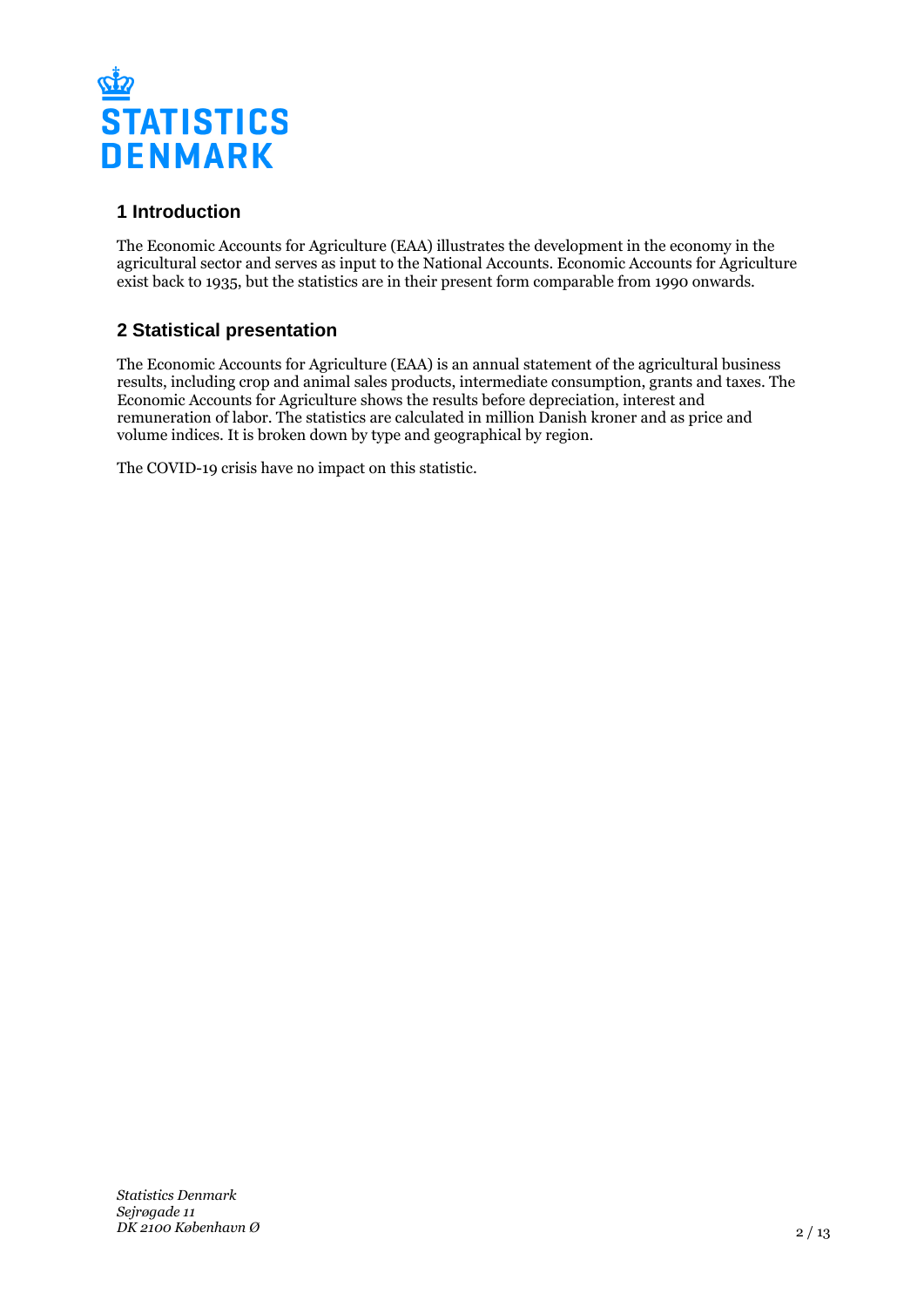

# **2.1 Data description**

The Economic Accounts for Agriculture (EAA) form the basis of the agricultural part of the National Accounts. The bottom line of the statistics is the gross value added at factor prices, which measures the income available for the input of labour and capital, including depreciation, return to internal and debt capital, compensation of employees and return to the farmer.

The EAA can be split up into the following headings:

- Value of agricultural sales products
	- ƕ Crops
		- ƕ Animals
- Income from agricultural services
	- ƕ Agricultural contract work
	- ƕ Milk quotas for hire
- Income from inseparable non-agricultural secondary activities
- Value of changes in stocks
	- ƕ Changes in stocks at farms
	- ƕ Changes in livestock
- Output of agricultural industry (The sum of the four above mentioned items)
- Intermediate consumption
	- ƕ Seeds
	- Energy
	- ƕ Fertilizers
	- ƕ Pesticides
	- ƕ Veterinary expenses
	- Feeding Stuffs
	- ƕ Repairs and maintance
	- ƕ Agricultural services
	- ƕ Bank services, indirectly and directly measured
	- ƕ Services from other industries
- Gross value added at producer prices
- Subsidies and taxes on products
- Gross value added at basic prices
- General subsidies and taxes
- Gross value added at factor prices

# **2.2 Classification system**

The Economic Accounts for Agriculture is calculated in million Danish kroner and as price and volume indices. It is broken down by type and geographical by region.

# **2.3 Sector coverage**

Agriculture and horticulture.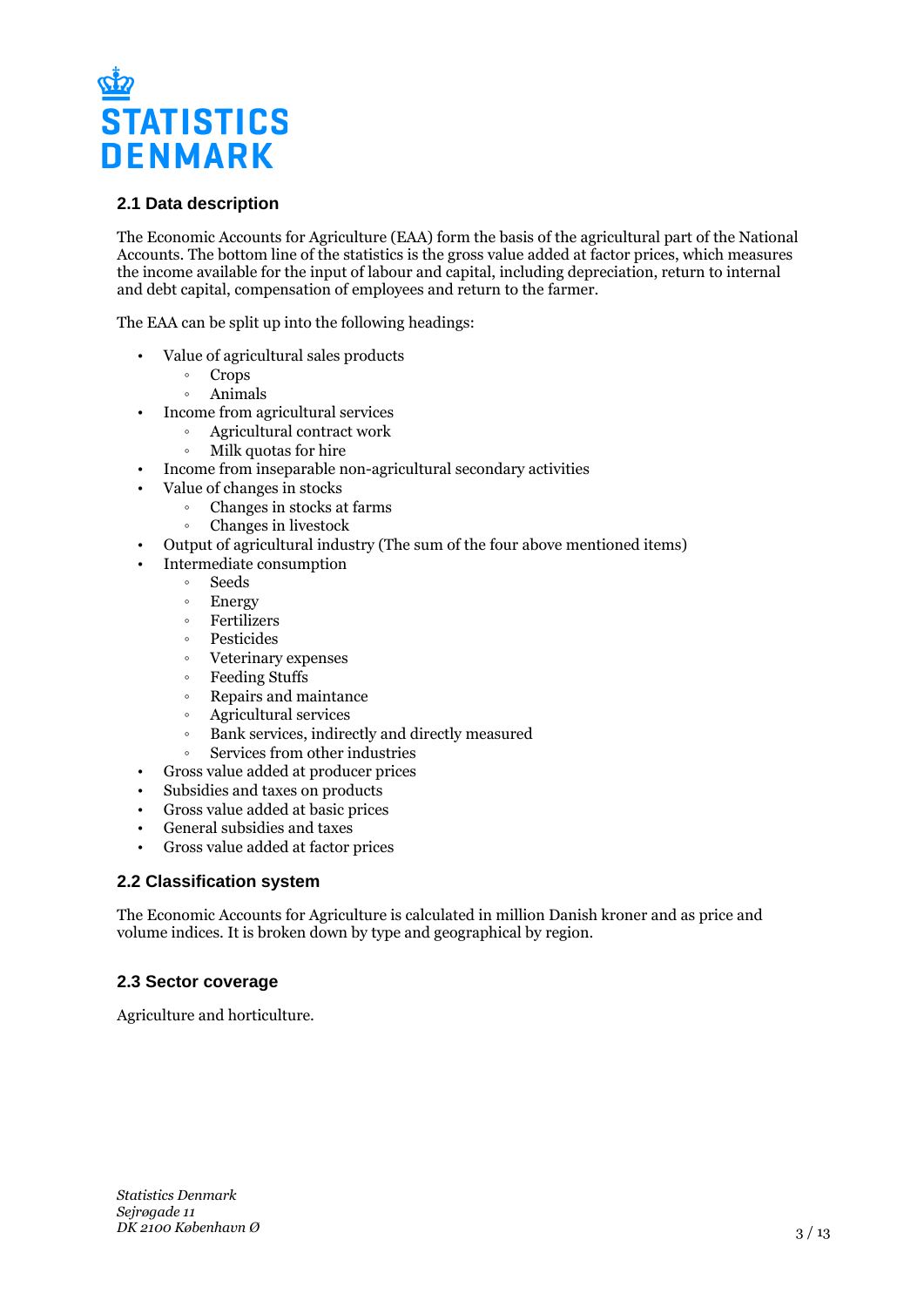

### **2.4 Statistical concepts and definitions**

Output: Output is the sum of crops and animal products, agricultural services and secondary activitites

Agricultural goods sold: The value of crops and animal products

Crop products: The value of all crop products including cereal, forage crops and fruit and vegetables

Animal output: The value of animal products including meat, live animals and products from animals such as milk and eggs

Agricultural services: The value of agricultural contract work and renting of milk quotas

Secondary activities: Secondary activities covers miscellaneous revenue

Changes in stock and livestock: Changes in stock and livestock

Intermediate consumption: Costs associated with the production e.g. seeds, energy and feeding stuffs

Gross value added at producer prices: Output minus intermediate consumption

Gross value added at basic prices: Gross value added at producer prices plus subsidies on products minus subsidies and taxes on products

Gross domestic product at factor cost: Gross value added at basic prices plus general subsidies minus taxes on production

# **2.5 Statistical unit**

The Economic Accounts for Agriculture is published on national and regional level.

### **2.6 Statistical population**

The population covers the economic activity in the agricultural sector.

### **2.7 Reference area**

Denmark.

### **2.8 Time coverage**

The Economic Accounts for Agriculture has been published since 1990. The regional data has been available since 2011.

# **2.9 Base period**

There are price and volume indices, which have base years 2005, 2010 and 2015.

See a more in-depth description of the development in the section on Internal consistency.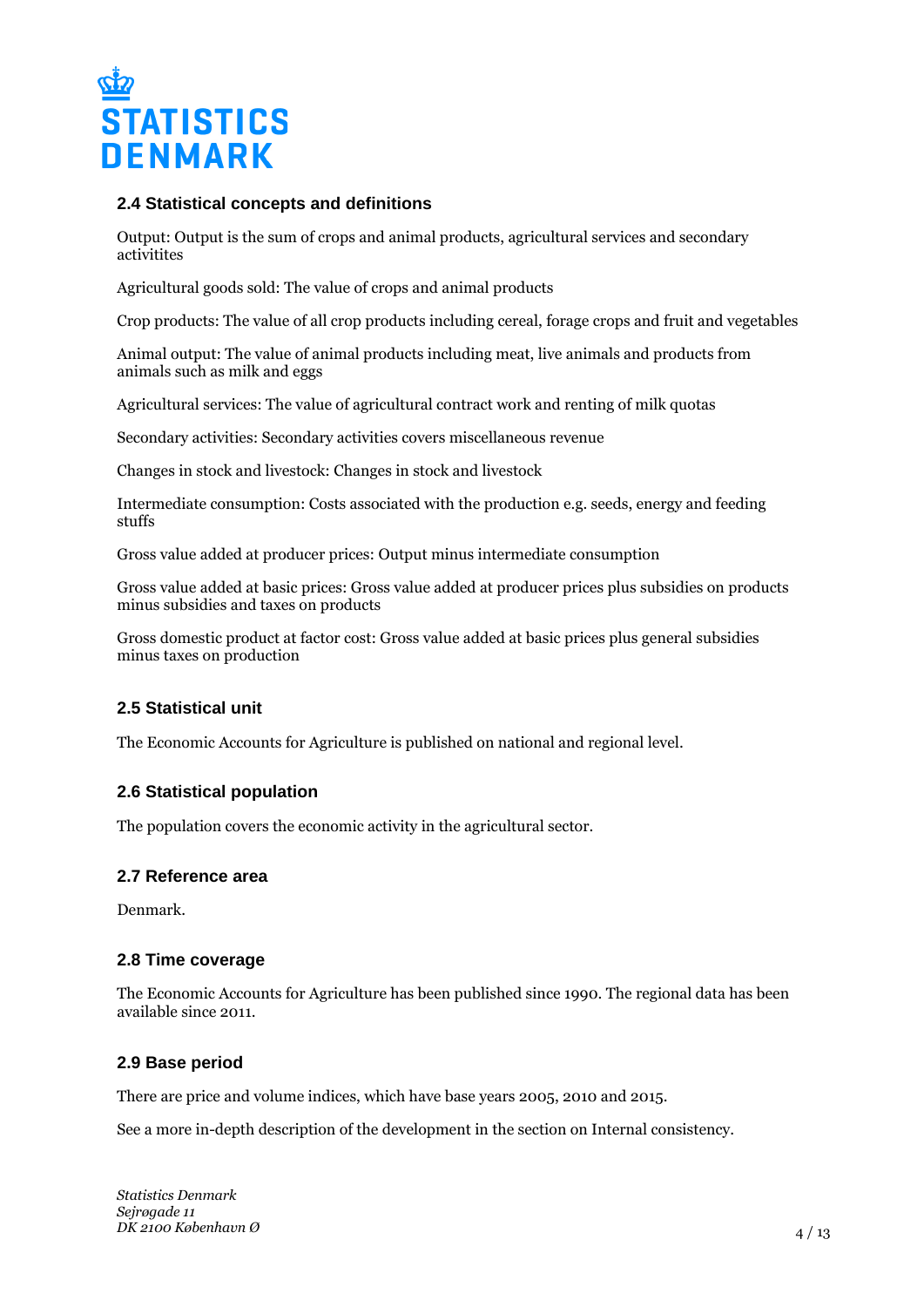

# **2.10 Unit of measure**

The type of products are calculated in million DKK and there is price and quantity indices for the Economic Accounts for Agriculture.

# **2.11 Reference period**

It is a yearly statistic following the calender.

# **2.12 Frequency of dissemination**

The Economic Accounts for Agriculture are published yearly in May and the yearly regional data are published in November.

# **2.13 Legal acts and other agreements**

Regulation (EC) No. 138/2004 of the European Parliament ad of the Council of 5 December 2003 on the Economic Accounts for Agriculture in the Community.

# **2.14 Cost and burden**

The statistics are based mainly on data from other statistics. Therefore, there is no direct reporting burden in the compilation of these statistics.

# **2.15 Comment**

Further information can be found on the subject [Agricultural Economics](https://www.dst.dk/en/Statistik/emner/erhvervslivssektorer/landbruggartneri-ogskovbrug/jordbrugetsoekonomi) or by contacting Statistics Denmark .

# **3 Statistical processing**

The Economic Accounts for Agriculture is yearly calculated based on data from many different statistics, mainly from the agricultural statistics. The values of the different products are calculated using prices and quantities. Data is validated when the primary statistics are calculated but it is also validated when used in the calculation of the Economic Accounts for Agriculture.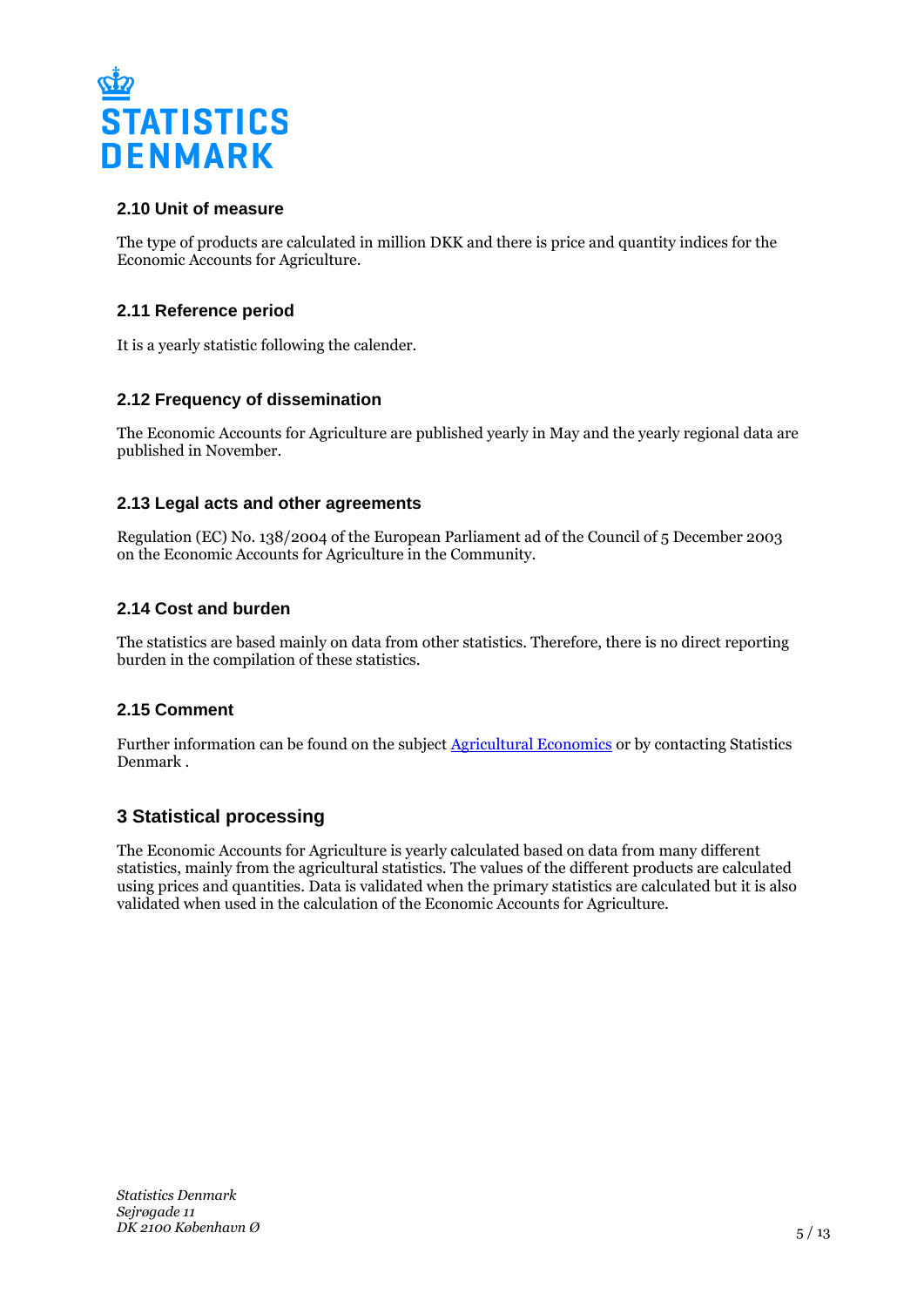

# **3.1 Source data**

The Economic Accounts for Agriculture consist of data on values of the agricultural production and intermediate consumption from many different statistics produced in Statistics Denmark. It is mainly statistics related to agriculture and the agricultural sector e.g.

Farm structure survey ( number of holdings and areas), Vegetable statistics (harvest results and stocks of crops), Animal statistics (livestock and livestock products), Intermediate Goods (feeding stuffs, fertilizers and pesticides), Accounts Statistics for Agriculture, Prices and price indices for Agriculture.

Data regarding the finance Act are used to the calculation of bank services and taxes. Other than that data from International trade is also used. Finally data from the Danish Agricultural Agency is used to the calculations on subsidies.

# **3.2 Frequency of data collection**

Yearly.

# **3.3 Data collection**

Data is not gathered directly to the Economic Accounts for Agriculture but it comes from other existing statistics. A lot of the materials are available in Statbank Denmark, whereas other materials are gathered in other agricultural statistics and the data is available here. Data on subsidies are delivered by the Danish Agricultural Agency.

### **3.4 Data validation**

The data validation is made in different steps.

Data is validated in the primary statistics. When data is delivered to the Economic Accounts for Agriculture, data is checked again both in relation to the results former years and to the overall development. It is possible to check the primary data again if it is necessary. At the end the data is compared to each other and corrections can be made.

### **3.5 Data compilation**

The data compilation is closely connected with the data validation. Overall are prices and quantities collected and the values of each product are calculated. At the same time it is taken into account that there are different boundaries for the different statistics where imputation can be used.

# **3.6 Adjustment**

Corrections are not made on data other than what has already been described in data validation and data processing.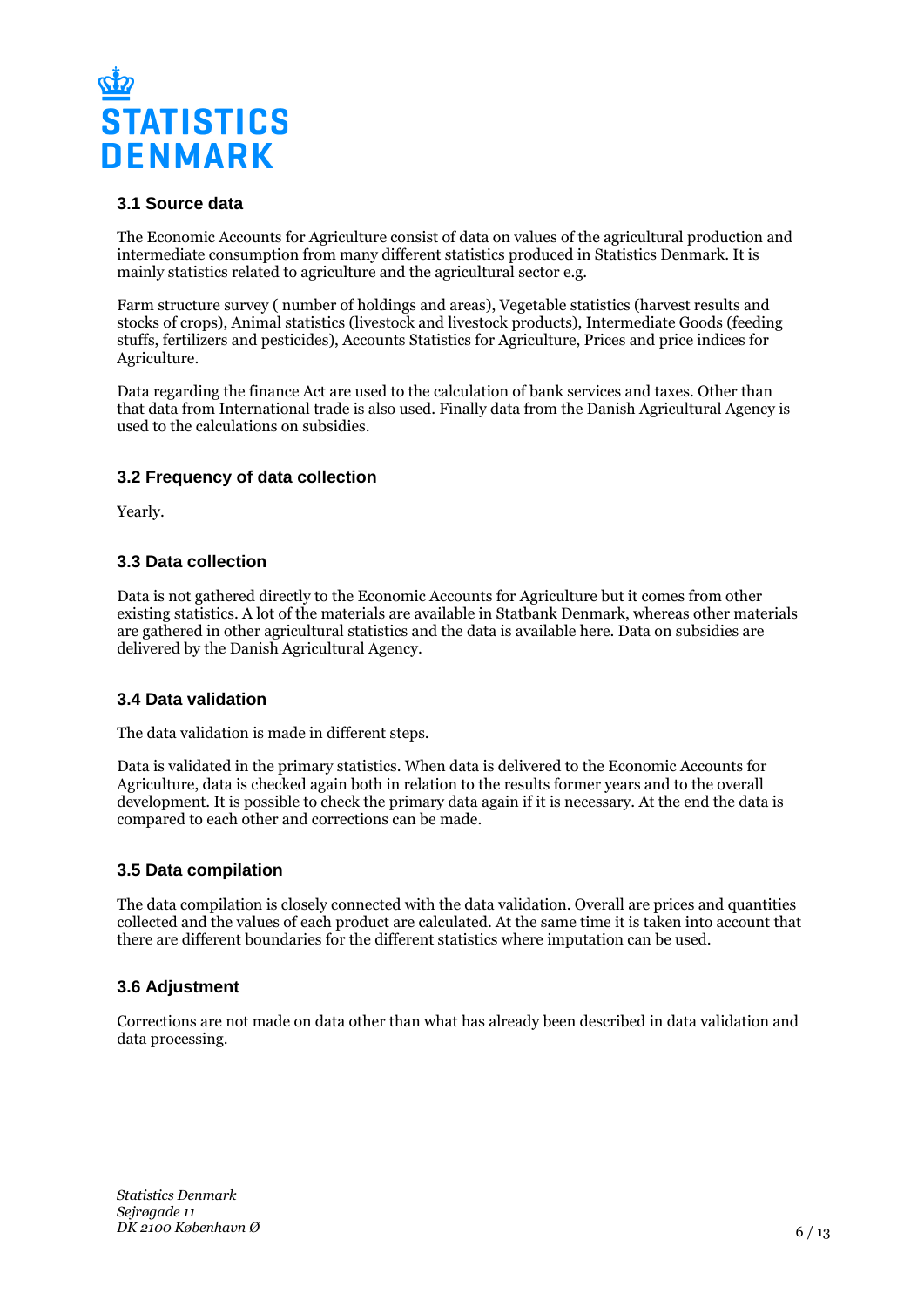

# **4 Relevance**

The Economic Accounts for Agriculture is relevant for the Danish authorities especially the Ministry of Environment and Food of Denmark, EU and the agricultural organizations, so they can follow the development in the economic activities in the agricultural sector. It is also an input to the National Accounts. There are a working group connected to the agricultural statistics which also includes the Economic Accounts for Agriculture.

# **4.1 User Needs**

The Economic Accounts for Agriculture is relevant for the Danish authorities especially the Ministry of Environment and Food of Denmark, EU and the agricultural organizations, so they can follow the development in the economic activities in the agricultural sector. It is also an input to the National Accounts.

# **4.2 User Satisfaction**

There is a user committee for agricultural statistics and a working group for account statistics for agriculture, where the users have the possibility to comment on the Economic Accounts for Agriculture. There is also a user comittee for economic statistics, where the National Accounts are discussed. The users are satisfied with the statistics.

# **4.3 Data completeness rate**

The Economic Accounts of Agriculture are in full compliance with all regulations and EU data deliveries.

# **5 Accuracy and reliability**

As the statistics are compiled on the basis of a wide range of agricultural statistics, a significant number of sources of statistical errors are present. Problems with providing fully representative reference periods can give uncertainty whereas information from dairies and slaughterhouses is exact. For the preliminary results some estimates and assumptions are used until the primary data are finalized which is the reason why the Economic Accounts for Agriculture are finalized two years after the first time published. The reliability f the statistics is good. The margins of statistical error are not calculated.

# **5.1 Overall accuracy**

The Economic Accounts for Agriculture is based on a lot of different sources, where the uncertainty is different. Problems with providing fully representative reference periods can give uncertainty whereas information from dairies and slaughterhouses is exact. For the preliminary results some estimates and assumptions are used until the primary data are finalized which is the reason why the Economic Accounts for Agriculture are finalized two years after the first time published. Not all data sources have the same boundary, therefore calculation factors is used. The inaccuracies are larger on regional level.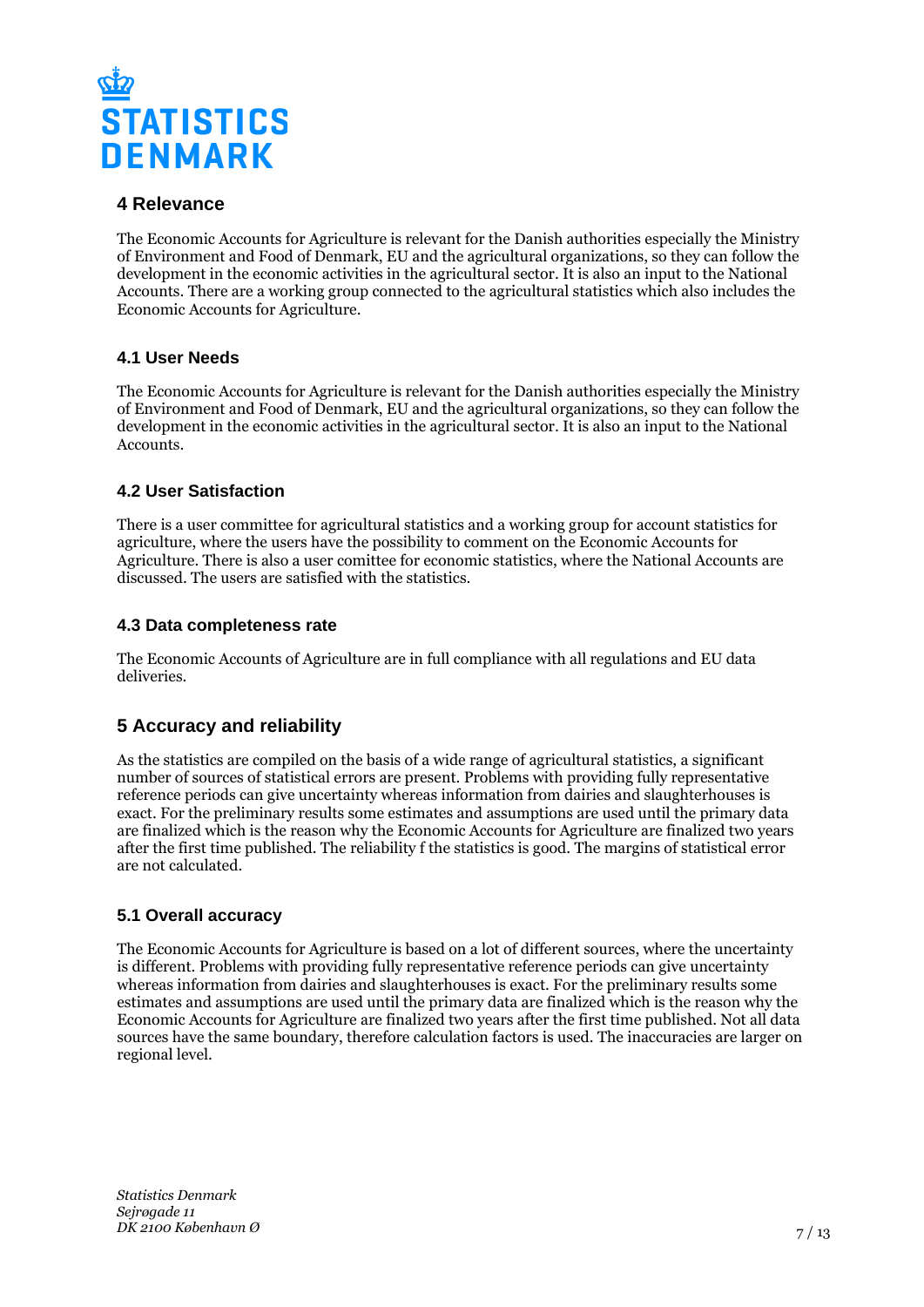

# **5.2 Sampling error**

Not relevant for this statistic.

# **5.3 Non-sampling error**

The Economic Accounts for Agriculture is based on a lot of different sources, where the uncertainty is different. Problems with providing fully representative reference periods can give uncertainty whereas information from dairies and slaughterhouses is exact. For the preliminary results some estimates and assumptions are used until the primary data are finalized which is the reason why the Economic Accounts for Agriculture are finalized two years after the first time published. Not all data sources have the same boundary calculation factors is used. The inaccuracies are larger on regional level.

# **5.4 Quality management**

Statistics Denmark follows the recommendations on organisation and management of quality given in the Code of Practice for European Statistics (CoP) and the implementation guidelines given in the Quality Assurance Framework of the European Statistical System (QAF). A Working Group on Quality and a central quality assurance function have been established to continuously carry through control of products and processes.

### **5.5 Quality assurance**

Statistics Denmark follows the principles in the Code of Practice for European Statistics (CoP) and uses the Quality Assurance Framework of the European Statistical System (QAF) for the implementation of the principles. This involves continuous decentralized and central control of products and processes based on documentation following international standards. The central quality assurance function reports to the Working Group on Quality. Reports include suggestions for improvement that are assessed, decided and subsequently implemented.

# **5.6 Quality assessment**

The statistics are compiled on the basis of several different sources, each contributing with statistical inaccuracies. The accuracy is evaluated to be highest on the areas which has the smallest influence on the results. The difference between the preliminary results and the final figures are around 3 per cent. The accuracy is larger on the regional level.

# **5.7 Data revision - policy**

Statistics Denmark revises published figures in accordance with the [Revision Policy for Statistics](https://www.dst.dk/en/OmDS/strategi-og-kvalitet/revisionspolitik.aspx)  [Denmark.](https://www.dst.dk/en/OmDS/strategi-og-kvalitet/revisionspolitik.aspx) The common procedures and principles of the Revision Policy are for some statistics supplemented by a specific revision practice.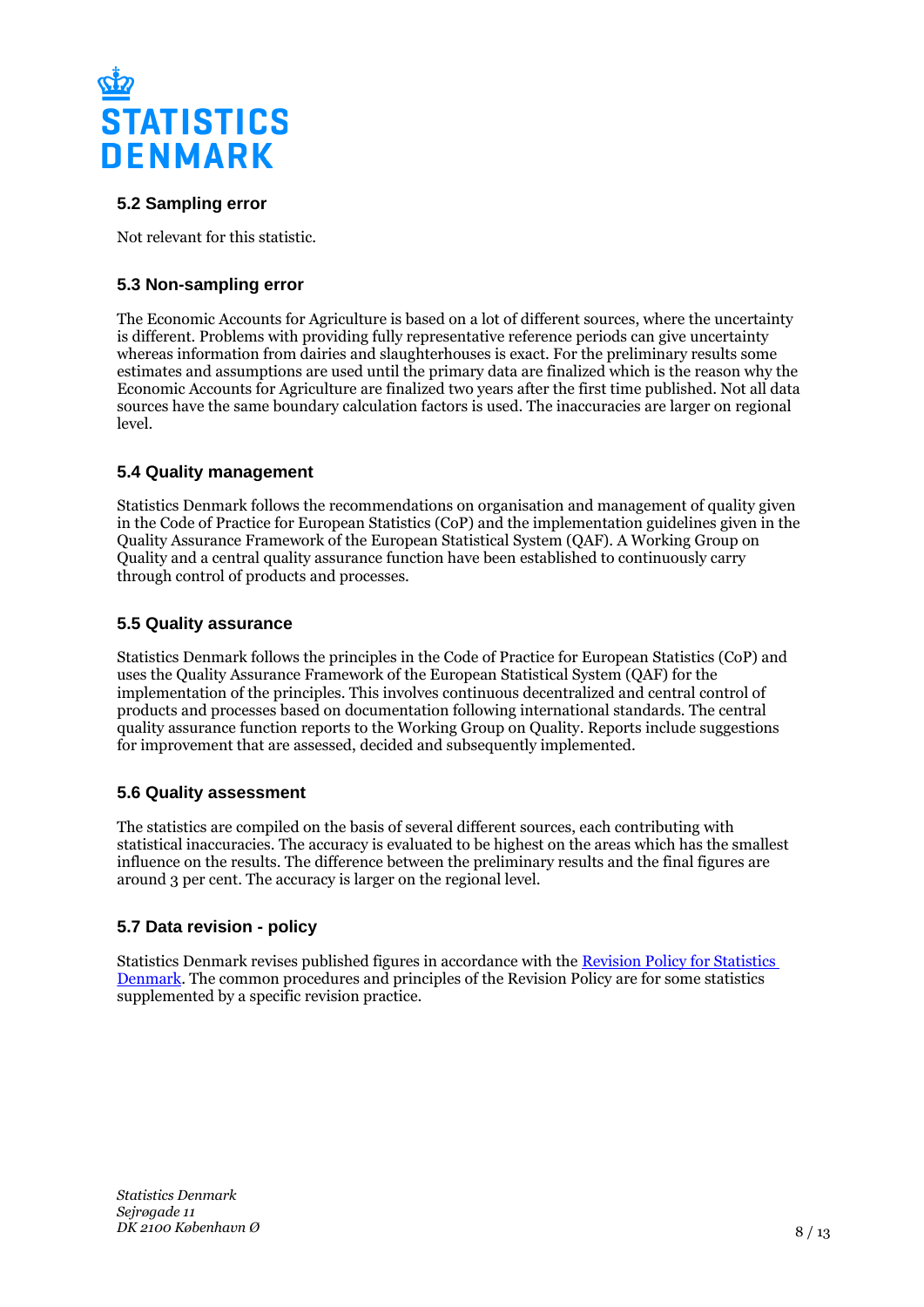

# **5.8 Data revision practice**

The Economic Accounts for Agriculture is published once a year and are preliminary for the first two years they are published and are considered final after three years. Between the preliminary and final figures the results may vary up to plus/minus 3 percent. The Economic Accounts for Agriculture on regional level are also published once a year with the same distribution of preliminary and final figures.

# **6 Timeliness and punctuality**

The preliminary statistics are published at the latest 6 months after the end of the reference period. The final figures are published 2 years and 6 month after the reference period.

# **6.1 Timeliness and time lag - final results**

The preliminary statistics are published at the latest 6 months after the end of the reference period. The final figures are published 2 years and 6 month after the reference period. The regional Economic Accounts for Agriculture is published in November.

# **6.2 Punctuality**

Due to the dependence of many difference data sources, the date of publication may vary up to a month.

# **7 Comparability**

The Economic Accounts for Agriculture is comparable in its current form back to 1990. It can be compared to the Economic Accounts for Agriculture produced by Eurostat. There are some few differences between the Danish and European version. It is also in some way comparable to the economic accounts for agriculture which is calculated on farm level.

# **7.1 Comparability - geographical**

The Danish Economic Accounts for Agriculture can be compared with the European Economic Account for Agriculture (EAA), where the internationally agreed methodology for the EAA is described in the Eurostat publication: Manual on the Economic Accounts for Agriculture and forestry EAA/EAF 07 (Rev. 2). There are some differences in how the Danish and the European Economic Accounts for Agriculture is calculated. The data sources are the same however the Danish Economic Accounts for Agriculture does not include contract work done by others outside the sector.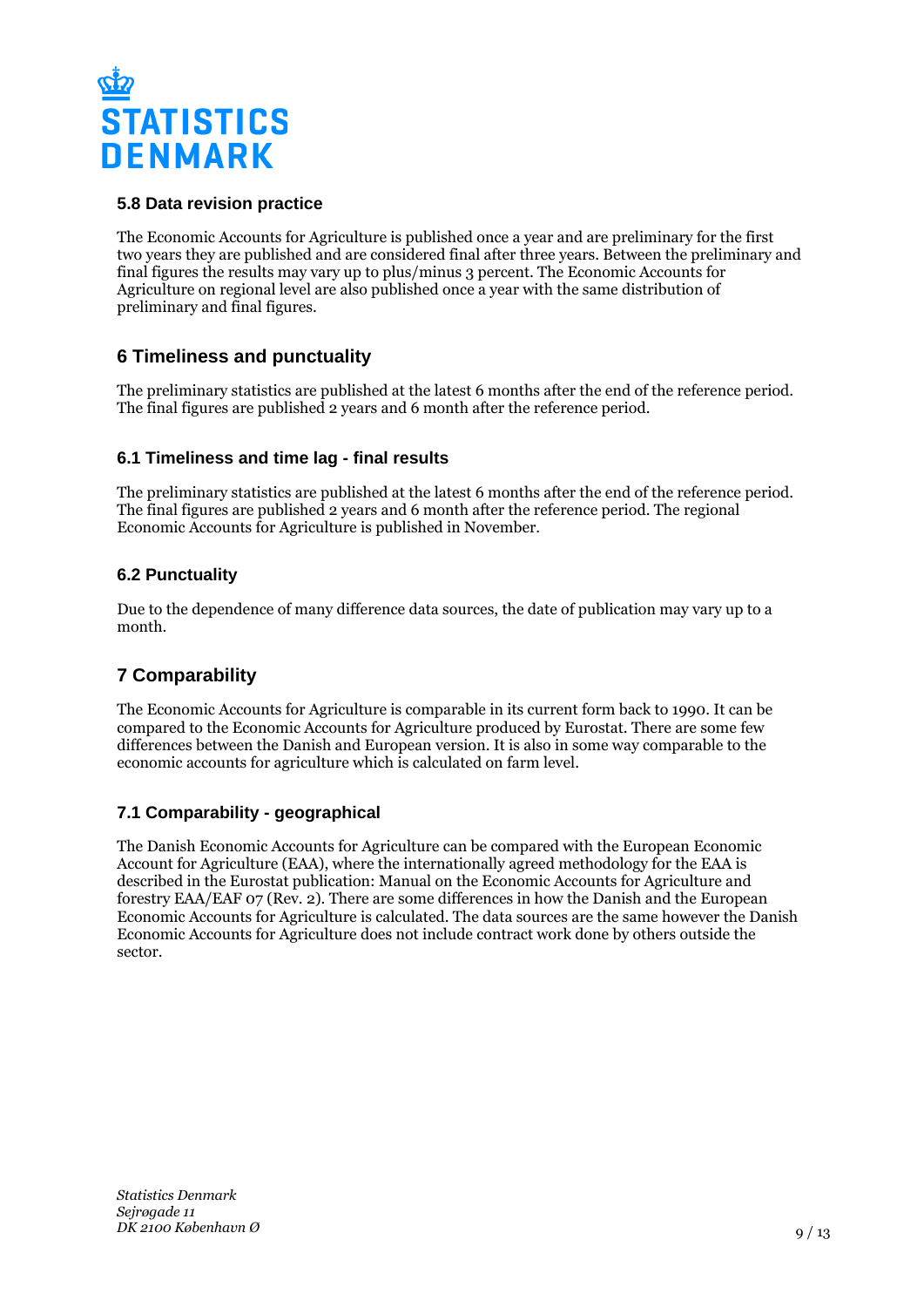

# **7.2 Comparability over time**

Comparable statistics on Economic Accounts for Agriculture at annual level are available back to 1990. As a consequence of the implementation of the methodology in the National Accounts, ENS 1995, a compilation method for gross domestic product at factor cost in agriculture was implemented in 2000 in accordance with internationally agreed guidelines. In February 2019 it was decided that the Economic Accounts for Agriculture will follow the new European guidelines for the National Accounts (ESA2010). There will be no significant changes in the Economic Accounts for Agriculture when changing to ESA2010. In 2005, it was decided to include indirect bank charges as intermediate consumption. The statistics back to 1990 have been revised in accordance with the methodology, and are available from Eurostat StatBank place country-region Denmark. Christmas trees are only accounted for from 1995 and onwards. Except for indirect bank charges and secondary receipts, gross domestic product at factor cost has also been calculated the basis of this methodology for the calendar years 1973-89. However, the new calculations are subject to some statistical uncertainty. Comparable statistics compiled in line with the previously applied methodology (before the revision in 2000) are available for the period 1975-98 for calendar years and for the period 1975/76-1998/99, covering operation years.

### **7.3 Coherence - cross domain**

Examples of other statistic in the area are the annual publications [Agricultural Account Statistics](https://www.dst.dk/da/Statistik/Publikationer/VisPub?cid=20707), which are dealing with the economic results in agriculture at farm level. The Agricultural Account Statistics is as such forms the agricultural component of the national accounts, but is further specified.

# **7.4 Coherence - internal**

Internal consistency in the Economic Accounts for Agriculture is secured by using the same input to the calculations of the statistics. If there are differences in the primary data sources, it is investigated if it has an influence on the Economic Accounts for Agriculture. It is sought that there are no changes in calculation methods for the Economic Accounts for Agriculture, so the internal consistency remains. If changes are made, they and the consequences will be described.

When there is a change in base year, there will also be a change in the composition of products in the aggregated groups e.g. pesticides and fertilizers. This is a natural consequence of the development in the real world and the price indices in the different base years will therefore never be exactly the same. When there are differences in the price indices in the different base years, it is our recommendation that the newest indices have the highest value.

# **8 Accessibility and clarity**

The statistics are published in [News from Statistics Denmark](https://www.dst.dk/en/Statistik/ny). The StatBank Denmark publishes the gross factor income of agriculture under the subject [Agricultural Economics](http://www.statbank.dk/10204). In addition, the figures are included in **[Statistical Yearbook and Statistical Ten Years Summary](https://www.dst.dk/en/Statistik/Publikationer)**. See more on the subject [Agricultural Economics](https://www.dst.dk/en/Statistik/emner/erhvervslivsektorer/landbrug-gartneri-og-skovbrug/jordbrugets%C3%B8konomi).

# **8.1 Release calendar**

The publication date appears in the release calendar. The date is confirmed in the weeks before.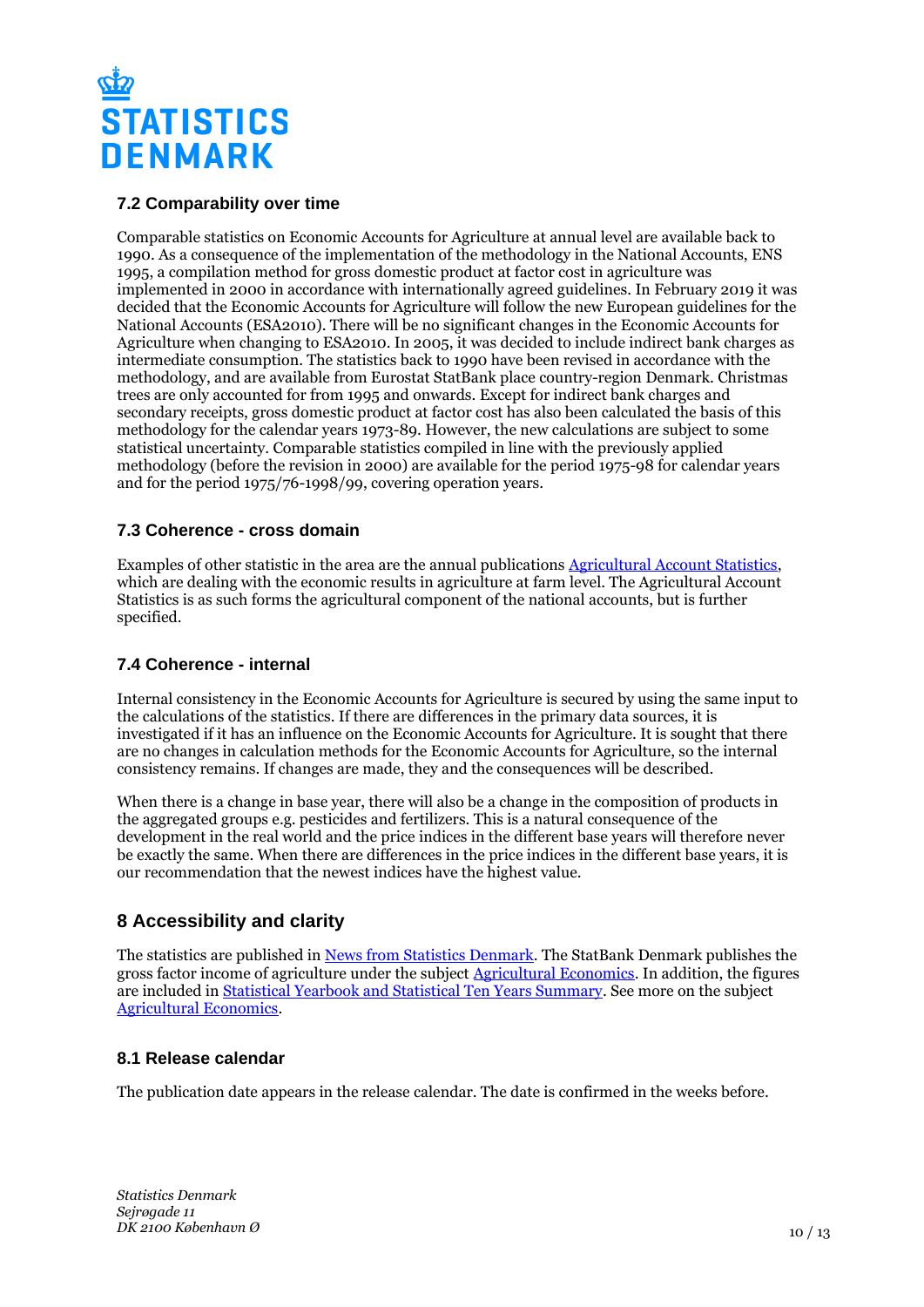

### **8.2 Release calendar access**

The Release Calender can be accessed on our English website: [Release Calender.](https://www.dst.dk/en/Statistik/offentliggoerelser.aspx)

### **8.3 User access**

Statistics are always published at 8:00 a.m. at the day announced in the release calendar. No one outside of Statistics Denmark can access the statistics before they are published.

### **8.4 News release**

It is published in [News from Statistics Denmark](https://www.dst.dk/en/Statistik/nyt) *Landbrugets bruttofaktorindkomst*.

### **8.5 Publications**

The Economic Accounts for Agriculture is not published in publications

### **8.6 On-line database**

The statistics are published in the StatBank under the subjects in the following tables:

- [KVAEL2](https://www.statbank.dk/KVAEL2): Total supply of mineral fertilizers/content of pure nutrients by type of substance, unit of measurement and time
- [LBF3:](https://www.statbank.dk/LBF3) Direct taxes and duties in farming by type and time
- [LBFI1:](https://www.statbank.dk/LBFI1) Gross domestic product at factor cost for agriculture by type and time
- [TILSKUD:](https://www.statbank.dk/TILSKUD) Directly subsidies in agriculture by type and time
- [LBFPRIS](https://www.statbank.dk/LBFPRIS): Price- and quantity indices for agricultural sales and intermediate consumption by type, index type and time
- [LBFI2:](https://www.statbank.dk/LBFI2) Gross domestic product at factor cost for agriculture by region, type and time
- [LBFPRIS1](https://www.statbank.dk/LBFPRIS1): Price- and quantity indices for agricultural sales and intermediate consumption by product, index type and time

### **8.7 Micro-data access**

Not relevant for this statistics.

### **8.8 Other**

Not relevant for this statistics.

# **8.9 Confidentiality - policy**

[Statistics Denmark on Code of Statistics.](https://www.dst.dk/en/OmDS/lovgivning.aspx)

### **8.10 Confidentiality - data treatment**

Individual products are discretioniced and left out of the publication.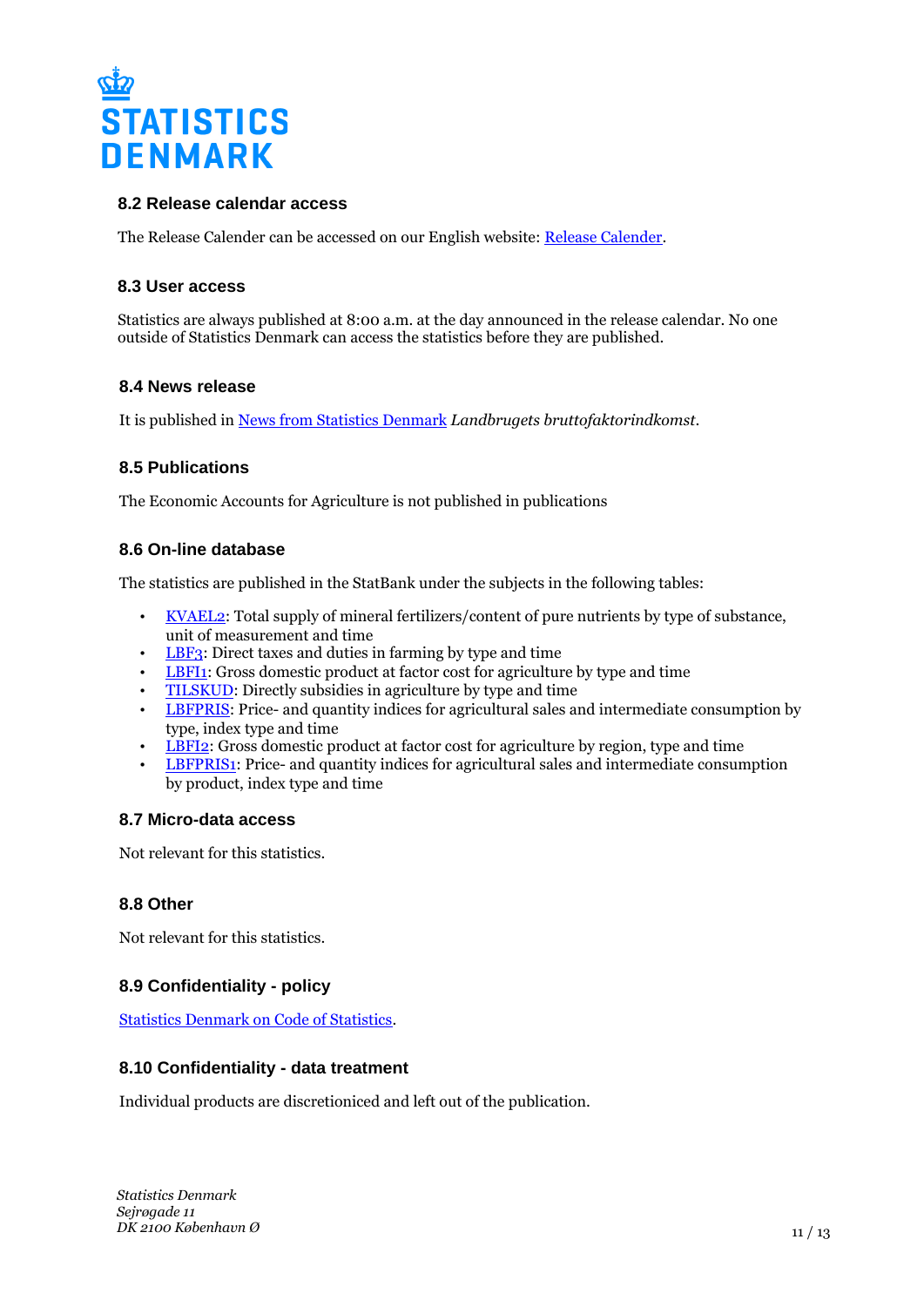

### **8.11 Documentation on methodology**

The internationally agreed methodology for the EAA is described in the Eurostat publication: Manual on the Economic Accounts for Agriculture and forestry EAA/EAF 97 (Rev. 1.1), Luxembourg 2000.

### **8.12 Quality documentation**

Results from the quality evaluation of products and selected processes are available in detail for each statistics and in summary reports for the Working Group on Quality.

# **9 Contact**

The administrative placement of these statistics are in the division of Food Industries. The person responsible is Jeppe Strandgaard Herring, tel. +45 39 17 33 25, e-mail: jhr@dst.dk

### **9.1 Contact organisation**

Statistics Denmark

### **9.2 Contact organisation unit**

Food Industries, Business Statistics

### **9.3 Contact name**

Jeppe Strandgaard Herring

### **9.4 Contact person function**

Responsible for the statistics

### **9.5 Contact mail address**

Sejrøgade 11, 2100 Copenhagen

### **9.6 Contact email address**

jhr@dst.dk

### **9.7 Contact phone number**

+45 39 17 33 25

### **9.8 Contact fax number**

+45 39 17 39 99

*Statistics Denmark Sejrøgade 11 DK 2100 København Ø*